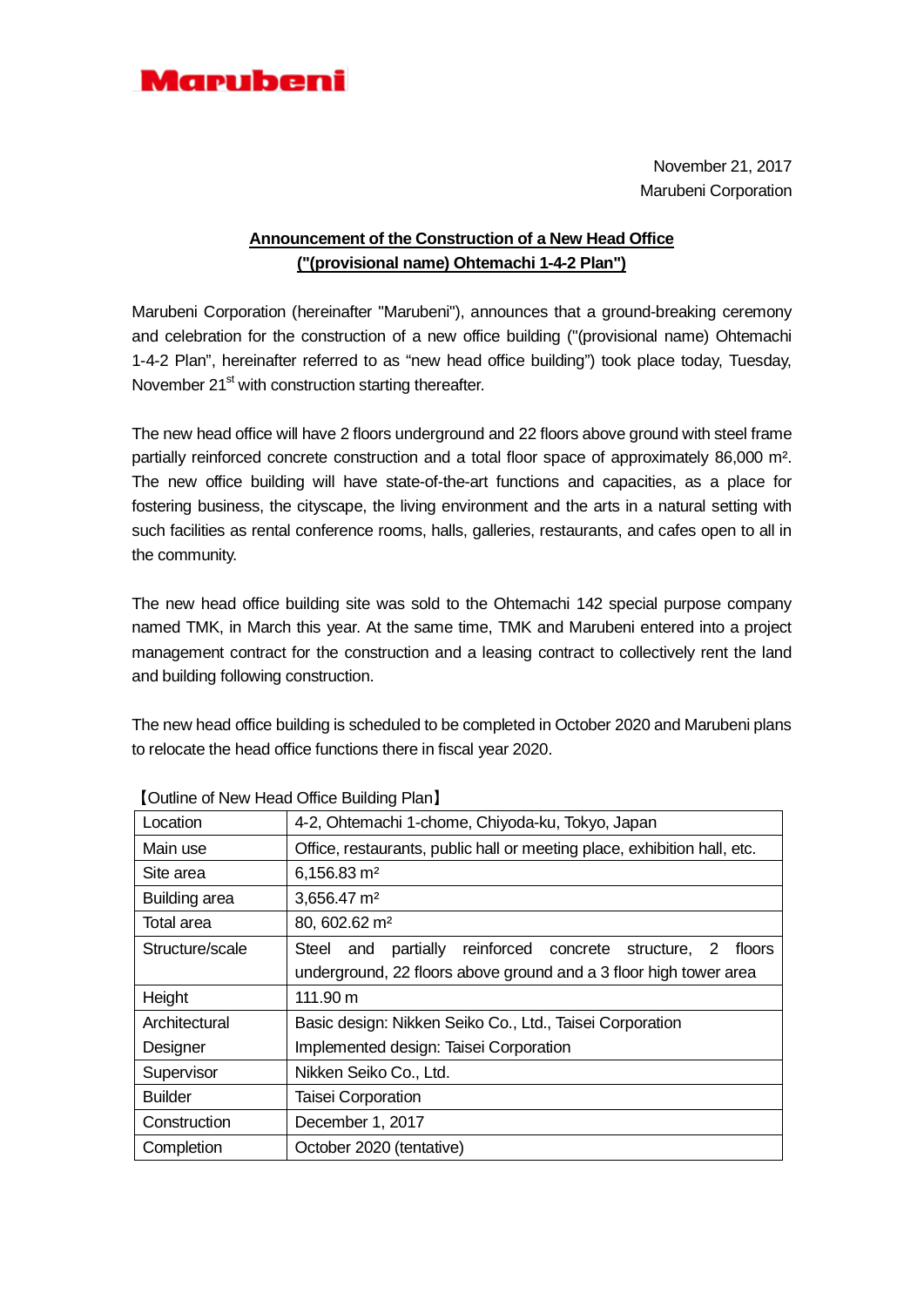

## 【Outline of TMK】

| Location        | 2-6, Kanda 2-chome, Chiyoda-ku, Tokyo, Japan                                                                                                             |
|-----------------|----------------------------------------------------------------------------------------------------------------------------------------------------------|
| Foundation      | February 15, 2017                                                                                                                                        |
| Representative  | Mitsuhiro Nakagaki                                                                                                                                       |
| <b>Business</b> | Assignment, management and disposition of specified assets in<br>accordance with asset liquidation plans based on the law on<br>securitization of assets |

- Integrates design with the surrounding landscape and encompasses various multi-purpose functions
	- **←** Exterior design

The new head office plan is designed to maximize the extensive greenery and open sky of the Imperial Palace on the south side, while outframing pillars and beams to gives a deep appearance of carved eaves with a presence that stands out.



【Image of the New Head Office Building (View from Otemon North)】

 A combination development with cultural exchange facilities and functions open to the public

The lower part of the building will form a base for cultural and social exchange through shared space (restaurants, conference rooms for rent, rental halls, galleries, etc.), where people can freely enter and exit. In addition, by providing walking paths making use of the outdoor features at the site and places for people to gather we will create a comfortable natural setting.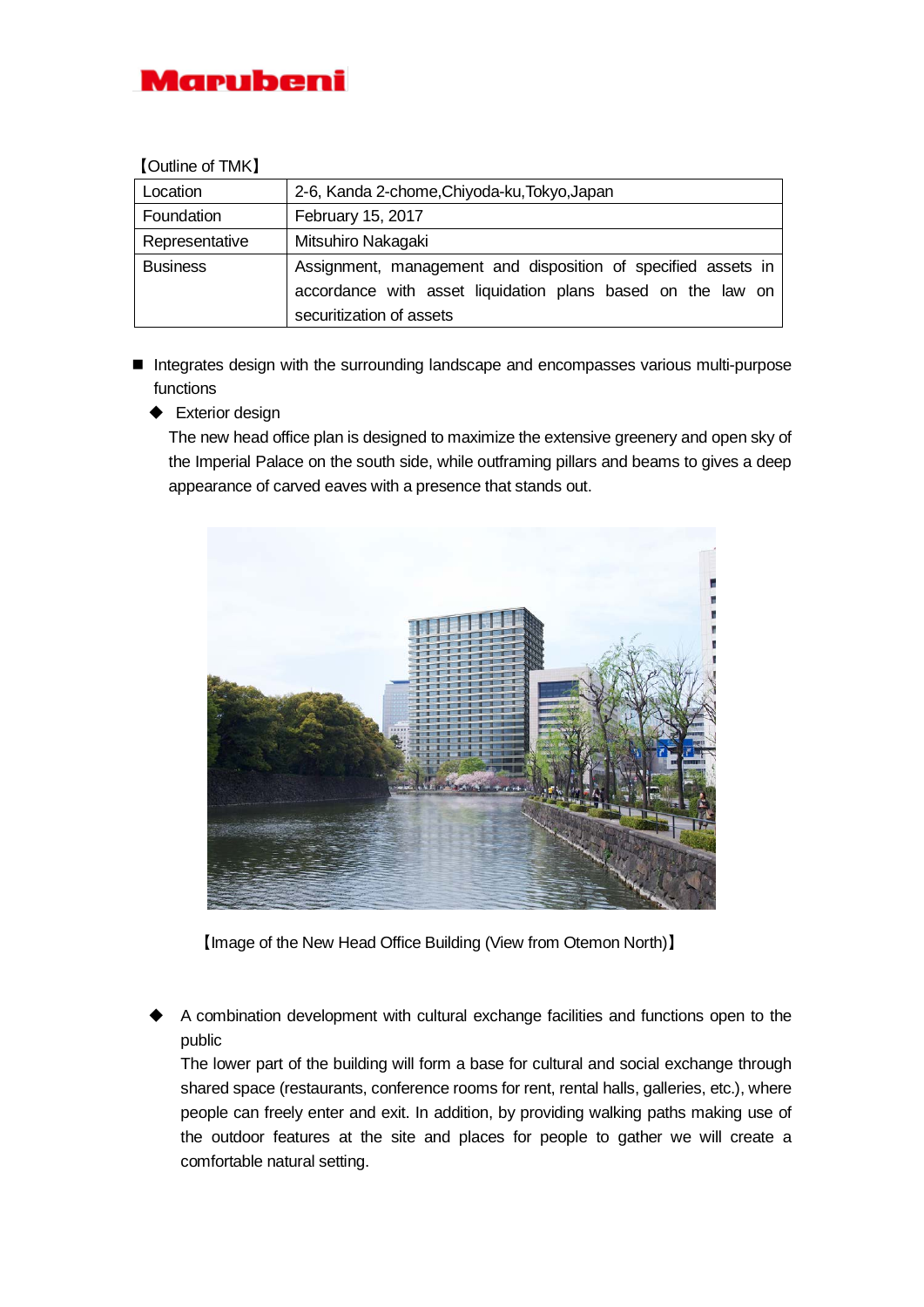



【Image from northwest side】

- Building safety and disaster prevention
	- ◆ Hybrid TASS seismically isolated system

 We have adopted a hybrid TASS based seismically isolated system using elastic sliding bear[i](#page-3-0)ngs<sup>i</sup>, laminated rubber bearings<sup>ii</sup> and oil dampers<sup>[iii](#page-3-2)</sup> developed by Taisei Corporation. The isolation capabilities of this system are more effective than the general seismic isolation method, reducing tremors during large earthquake by 1/2 to 1/3.

## Disaster protection/BCP

In addition to having a warehouse stockpiled with disaster prevention supplies, there will be space for those who find it difficult to return home in the case of a disaster. Also, even if lifelines are disrupted due to a disaster, etc., we have an emergency generator capable of supplying electricity for 72 hours continually maintaining the building's functions.



【Completed image of the New Head Office Building (View from the Imperial Palace)】